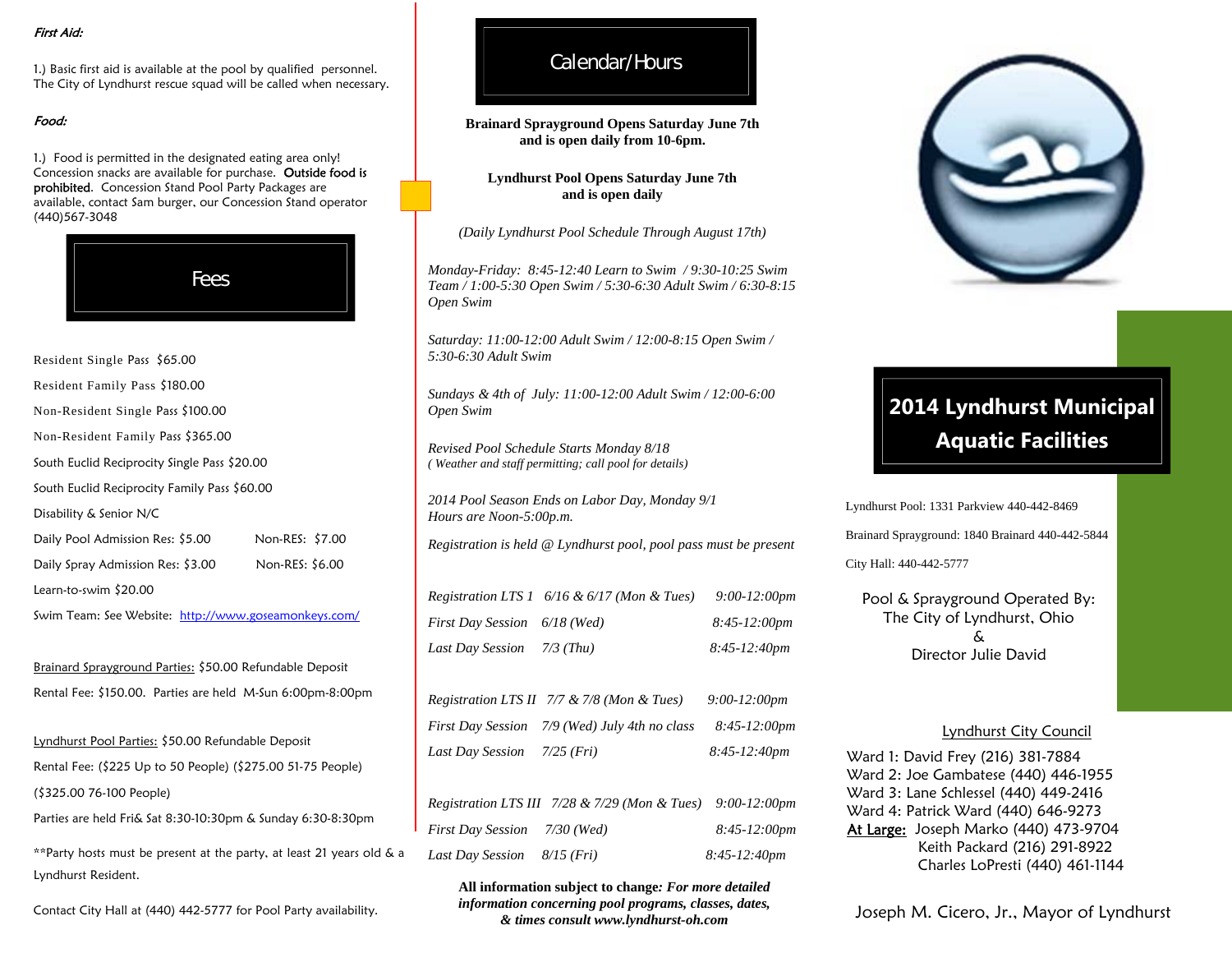## Rules and Regulations

#### Admission:

1.) Season passes will be sold beginning Friday May 22nd, 2014. Each person entering the pool area must have a season pool pass or have paid the daily admission. Season passes are non- transferable and can be revoked by the Pool Director. Swimming privileges are subject to the rules and regulations of the City of Lyndhurst. Breaking the rules will result in denied use of municipal aquatic facilities. Passes must be presented at all times and swiped in order

to gain admission, including swimming lessons.

2.) A season pass entitles the owner to all open swim sessions, special programs and the opportunity to enroll in Learn to Swim classes. \*\*\*L**earn to Swim students must be** at least four years old. Students must have a Lyndhurst season pass and pay an additional \$20.00 class fee. No refunds will be made after the session begins. Registration is held prior to each session at the pool. Classification of each Learn to Swim student will solely be determined by the Staff instructors. In the event of poor weather conditions, land lessons will be held. During swim lessons and swim team, adults are asked to wait outside the fence.

3.) Children three and under will be admitted free of charge, and must be accompanied and supervised by an adult. Children eight and under must also be accompanied by an adult, or they will not be admitted.

#### Bath House:

1.) All patrons must wear shoes and an appropriate cover up over their bathing suit to and from the pool. Bathing suits and rubber pants must be worn over "little swimmer" diapers; regular diapers are not permitted. Diapers may not be changed on deck.

2.) Valuables should not be brought to the pool. The City of Lyndhurst is not responsible for any lost or damaged personal belongings.

3.) All swimmers are required to take a shower before entering the pool; any swimmer with a suspect rash or skin irritation may be denied use of the pool.

#### Swimming:

1.) The following items are restricted from the pool area: Alcohol, cigarettes, food, gum, beach balls, rafts, floats, masks, water wings, life jackets, and other supports. Non-alcoholic beverages are permitted, No Glass Containers.

2.) Rest periods usually run every hour and a half and are 15 minutes long. Additional rest periods may be called at any time by the pool manager. At the announcement of the rest period, all swimmers must clear the pool until the signal to return to the water is given. During the rest periods only adults 18 years or older may swim. All patrons under the age of 18 must exit the pool, pool area and pool deck during the designated adult lap swim times.

3.) Swimmers are not to visit with the guards on duty.

4.) All children using the baby pool must be accompanied by an adult. The guard on duty is present to supervise the area, NOT TO BABY-SIT.

5.) Non-swimmers and poor swimmers are to use the shallow end of the pool. Deep water privileges may be suspended if the pool manager questions the patron's swimming abilities. Swimmers must be at least 48 inches tall to use the slide, or pass a swimmer's test. No jumping on or near another swimmer and no doubling up will be permitted.

6.) Individuals willfully destroying pool property or endangering those in the pool area are subject to expulsion from the pool and may have swimming privileges revoked.

7.) The following rules will be strictly enforced: No jumping backwards, No running or pushing, No dunking, No towel snapping or throwing towels in the pool, No fighting, profane language, or improper conduct, No littering, No splashing and No one under the influence of intoxicants or drugs will be admitted.<br>8.) Divers must follow these rules: No competitive diving,

No diving in shallow water, No back dives or flips, all dives must be in forward position, all dives must be straight off the front of the board, only one bounce on the board. One diver on the board at a time before diving, be sure the previous diver has reached the side, and children must be of good swimming ability as determined by the manager. No catching children on diving board or slide.

9.) At the sound of a whistle all swimmers must clear the pool. WATER EMERGENCY!

#### Bicycles:

1.) Bicycles are to be parked in the bike racks provided. It is essential that bicycles are locked. The city is not responsible for stolen bicycles; bicycles may not be ridden on the pool deck. All bicycles must be registered with the city and have a license.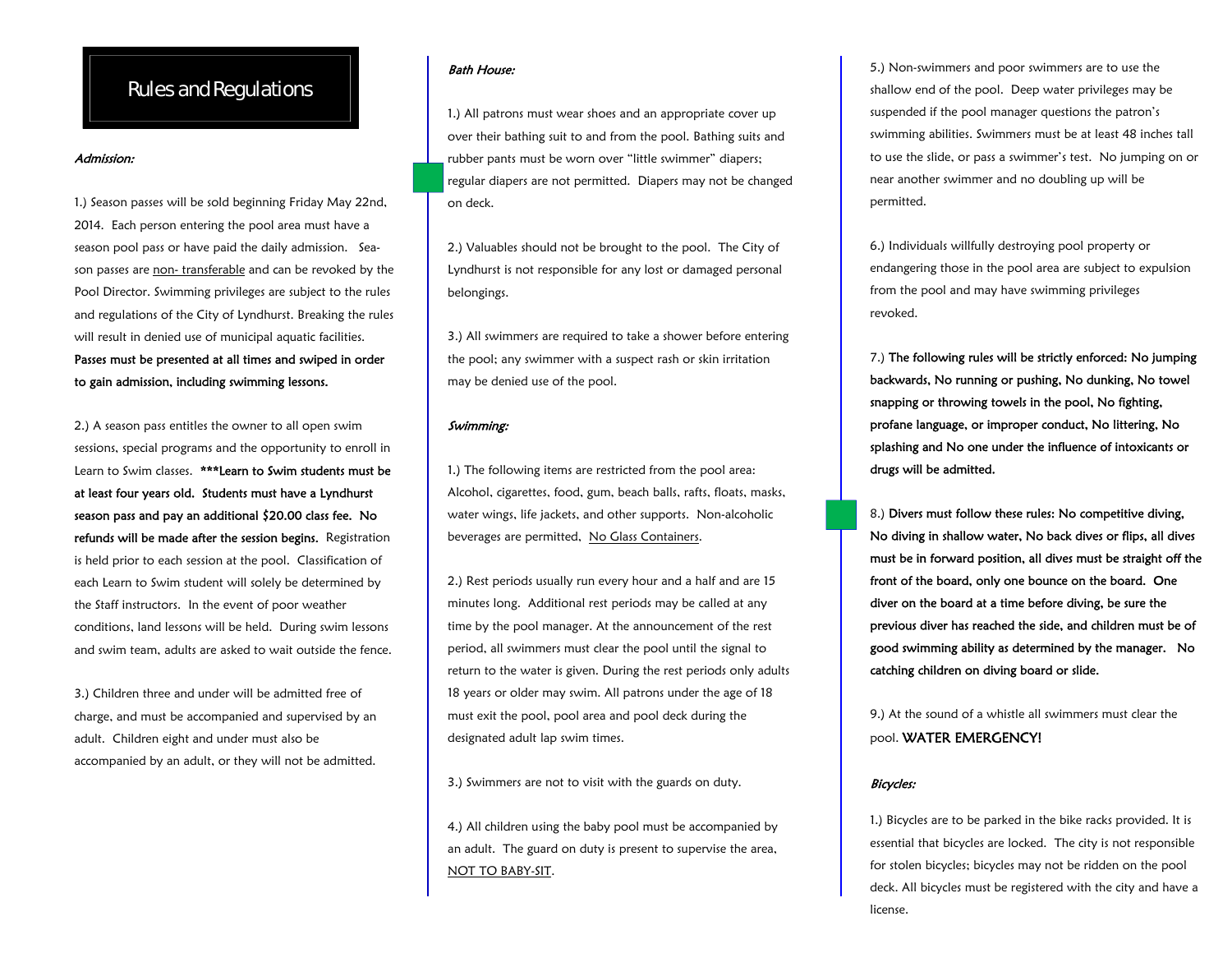## **LYNDHURST POOL SCHEDULE**

Lyndhurst Pool (440) 442-8469 Brainard Sprayground (440) 442-5844 Lyndhurst City Hall (440) 442-5777

Pool passes will be on sale at Lyndhurst City Hall beginning Thursday May 22nd, 2014 from 8:00am to 3:30pm. You must show proof of residency (such as a utility bill), at this time.

Additional pass sales Include: Monday June 2nd 8am-6:30pm Saturday June 7th: 10am-3pm Monday June 16th: 8am-6:30pm

The Pool opens Saturday, June 7th, American Red Cross 2014 at 12:00pm. Lyndhurst children three years and under will be admitted free of charge when accompanied and supervised by an adult with a pass or paid admission fee. No children under the age of 18 are permitted in the adult only swim. Lyndhurst senior citizens age 60 and older can receive a free pool pass. Each person entering the pool must have a pool pass or a with their own pass. NO paid admission.

techniques are taught by qualified instructors. To register for classes, you must present a Lyndhurst season pass. Please register at the pool 9:00 am to Noon on registration days. All beginning classes have a limited enrollment Lyndhurst children must be four years old EXCEPTIONS There is no reciprocity for swimming lessons.

### **PASS FEES :**

 **Single:** \$65.00 **Family:** \$180.00 **(Includes Brainard Sprayground) Daily Admission ( Lyndhurst Pool) for all non-pass holders (Res: \$5.00 / Non-Res** \$7.00**) Daily Admission ( Brainard Sprayground) for all non-pass holders (Res: \$3.00 / Non-Res:** \$6.00**)** 

**Miscellaneous Fees:** Contact City Hall for information regarding pool party rental fees

### **Learn-To-Swim Lessons: \$20.00/Session**

Registration: June 16, 17 Registration: July 7, 8 Registration: July 28, 29

SESSION 1: June 18-July 3 SESSION2: July 9-July25 SESSION 3: July 30-August 15

### **PLEASE NOTE**

No child is permitted in the pool area during "adult only" swim

July 4th Hours: 11:00-12:00pm Adult Swim 12:00-6:00pm Open Swim

Revised Hours: Please check with the pool after August 17th for any changes

The Lyndhurst Pool Season Ends Monday, September 1st, 2014 Hours are as follows: Noon to 5:00pm

**LEARN-TO-SWIM PROGRAM:** Lyndhurst City pool instructors will be teaching the new updated American red Cross techniques. To register for these classes you will need a Lyndhurst pool pass. There is no reciprocity for swimming lessons, only open swim.

WATER SAFTEY AID: For proficient swimmers who have completed level 6 swimming. WSA's interested in volunteering please contact Pool Manager during registration.

**SWIM TEAM:** Information can be found at www.goseamonkeys.com/**Home Meets:** 

**ALL INFORMATION SUBJECT TO CHANGE!**